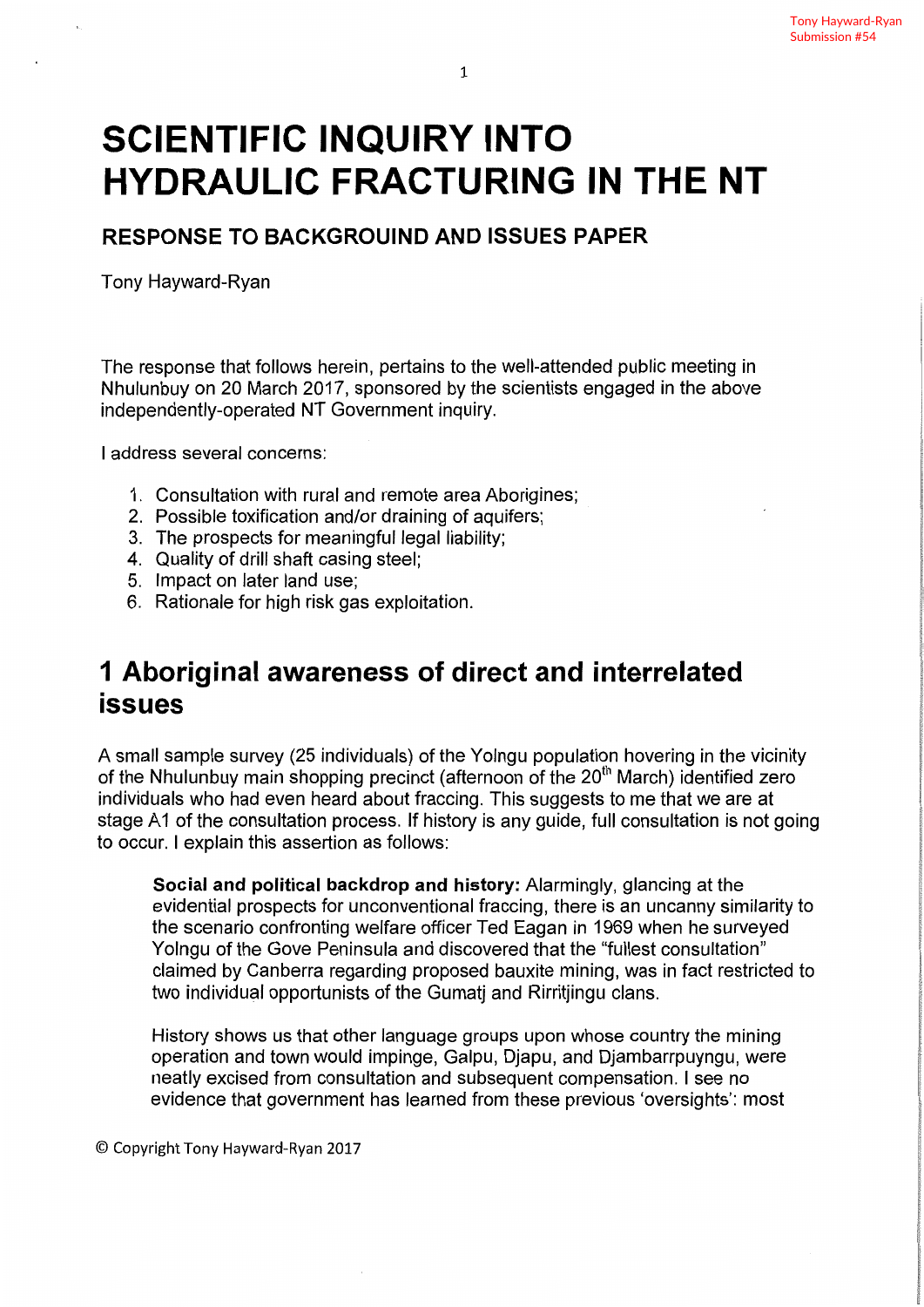critical factor being that individual Yolngu who have been manipulated into positions of leadership, were the sole reasons for the original inadequate consultation.

It is relevant to note that Eagan's report to his most senior supervisor, Director of Welfare Harry Giese, was not acted upon and, if Eagan had not courageously written directly to Canberra, mining would have proceeded with miniscule regard for Aboriginal rights. As it happened, the original compensation corruption remained in place and continues to this day. Compounding this, the introduction and nurturing of corruption amongst Yolngu has intensified and receives routine and nodding approval by almost all well-meaning westerners.

Secondly, the Christian missionaries were the people who actually gave local permission for the bauxite mining... a role that was never their legal or moral prerogative. It is now clear that the same Christians are positioning themselves to assume a significant role in future Yolngu decision-making, a role which runs counter to Yolngu endemic democratic consensus-formation processes, and which entirely ignores mission Christians's historic and overwhelmingly destructive role of undermining Mala authority and family integrity. As the Stolen Generation saga demonstrates, the Christian role in NT (and Australia-wide) Aboriginal communities is not one to boast about, but these thick-skinned interventionists are in perennial and compulsive denial... as is evidenced by their current attempts to seize control of East Arnhem Aboriginal child welfare and currently-frozen mining royalties.

Incorporate these dismal prospects with the current level of media distortion and misinformation and we would be remiss to not recognize the lack of *information* **level playing field** upon which Yolngu will soon find themselves wandering in circles.

Back to the Nhulunbuy meeting of 20 March: whilst the goodwill exhibited by all scientists and meeting-participants was most encouraging, it was my impression that nobody present appreciated the most pivotal obstacle to consultation; that, in 228 years, Yolngu have been forced to negotiate for their survival in a foreign language... English; which for most Yolngu is a fourth, fifth, or even seventh language. Consequently, government and other entity exercises of consultation with Indigenous people of the NT has been a painful and very visible litany of failures (with a single exception in 1979). Yet, invariably, in all the recorded instances of relevant public discussion there has been the same outpouring of good intention by all concerned.

#### Why do people expect that repeating the same failed consultation formula will on this occasion miraculously result in success?

As on so many previous occasions, I listened to very genuine people declaring that consultation with Aborigines was critical. There was even an isolated reference to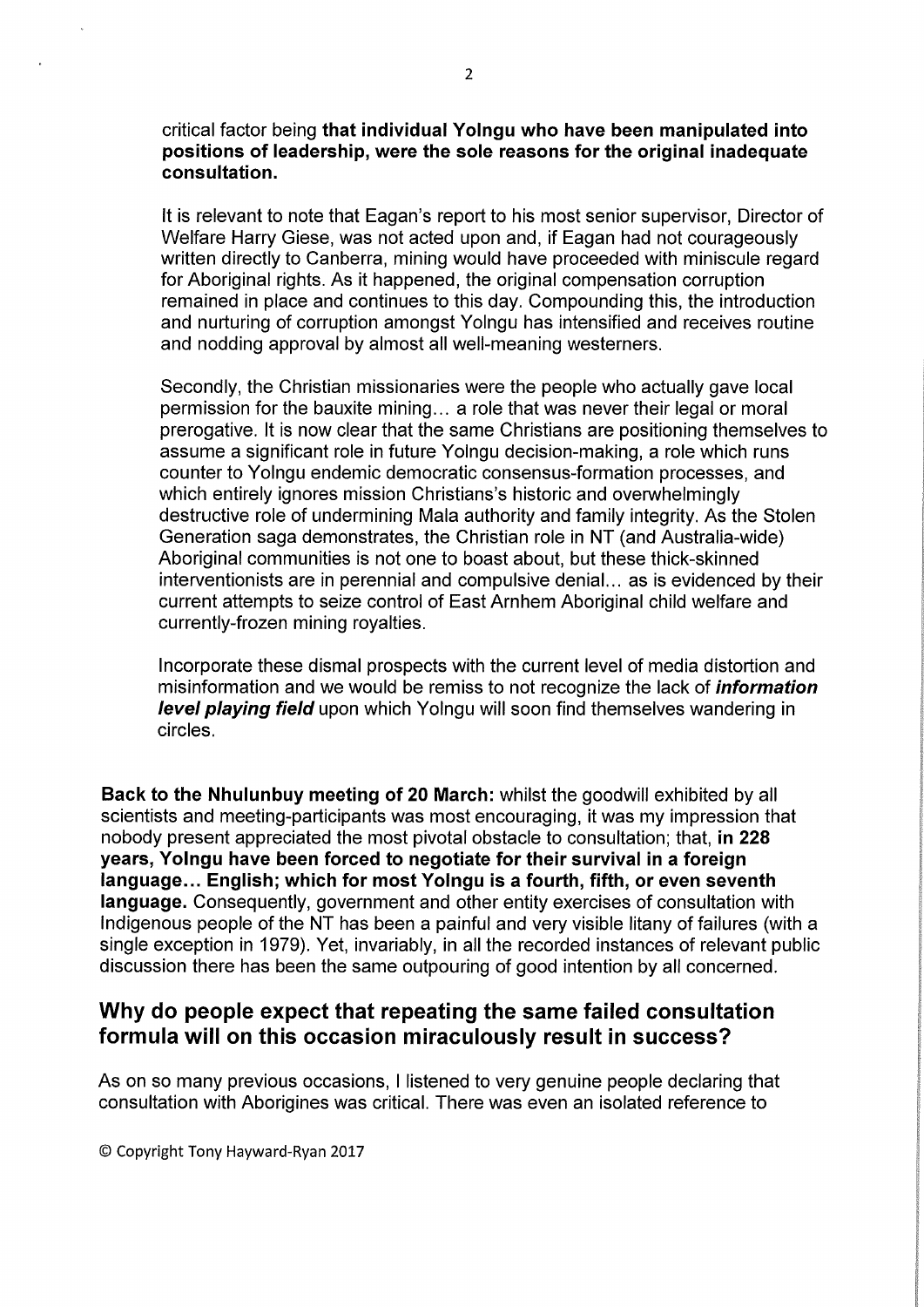consensus protocols, but with absolutely no awareness how intensely specific is that term as it applies to very traditional Yolngu on Homelands. This refers to a decisionmaking structure that has no parallel in western culture; which makes it invisible to anyone not specifically made familiar with it.

In my 46 years of constructive association with Yolngu and other Indigenous people of the NT, I have never encountered a non-Aboriginal person, nor a non-traditional Aborigine, who was even vaguely aware of the protocol. Moreover, few surviving Yolngu recall the actual process, this having been actively repressed by missionaries and government personnel at every level and at every opportunity. Yolngu themselves are not cognizant of just how much their culture has been changed, eroded or modified over the past half-century; and few white Australians are aware that the same thing has happened to mainstream Australian culture.

For mainstream Australians, this is because all monocultural people are blind to their own culture, the term being purely relative. It would be news to most Australians that we have a culture at all; somewhat ironical considering the power of generic western culture as it impacts violently across the globe. This blindness most damagingly extends to the values component of cultures.

Consequently, even in very general terms, few westerners appreciate that Aboriginal culture expresses flat power, as opposed to the pyramidal or hierarchical structure generated so rigidly in our own society.

This incomprehension of the most pivotal of all Aboriginal cultural components is painfully evident every time westerners apply the term **leadership** to Aboriginal development; which makes a mockery of the very word Anthropology. And, of course, anthropologists.

It is an indictment of our contemporary education system that relatively few people are aware of observations about the full spectrum of power, flowing from the greatest minds in our own history as they criticized the leadership role: the Pericles speech of Thucydides of ancient Greece; the tomes of the Irish Monks of 300 to 700 AD; of Thomas Paine ("all authority resides in The People"); of Abraham Lincoln's "Government of the people, by the people and for the people"; and of Lord Acton's "power corrupts, and absolute power corrupts absolutely".

As long as we engage in the colonial imposition of hierarchical decision-making, we erode Aboriginal culture at its epicenter and we generate the very organizational corruption which we later deride and condemn.

In 1926, Elkin, one of only two anthropologists with a realistic grasp of cross-cultural communication, pointed out to government that use of pidgin (now laughably upgraded to 'kreol'); and the use of interpreters, were processes doomed to failure. Government officers must learn Aboriginal languages if genuine communication is to be a reasonably anticipated outcome, he said.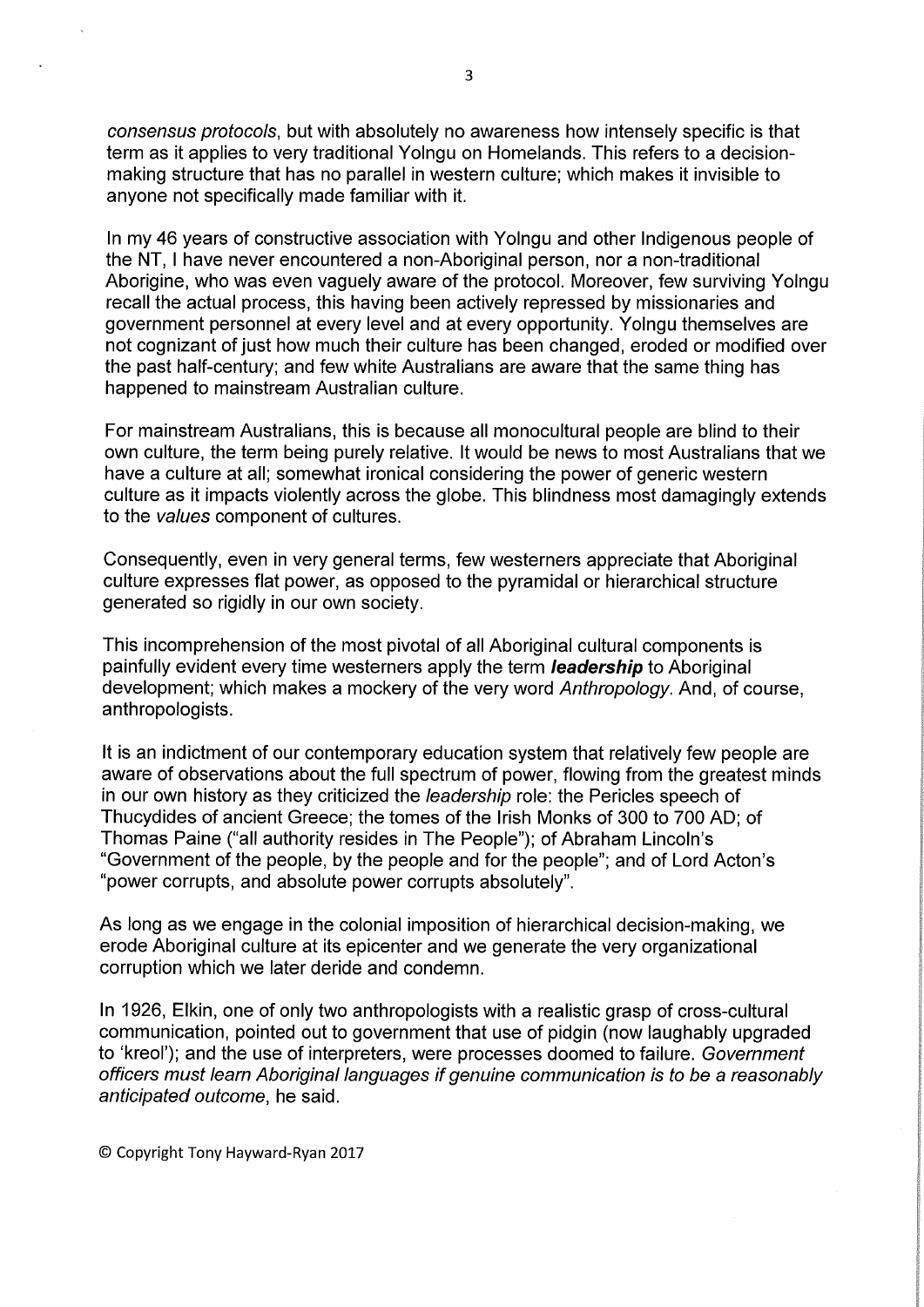Elkin was ignored and later reviled by the hopelessly monolingual cadre of anthropologists who have so profitably colonised Aboriginal culture. Indeed, in 1992, a team of visiting European anthropologists declared that Australian anthropologists should be stripped of their degrees for breaching their most important professional ethic; that of demonstrating linguistic proficiency prior to attempting crosscultural studies.

While nothing has changed in this regard, the practical consideration in this particular instance (fraccing) is that we are forced into an inadequate compromise position: We need to ensure that several people of each language group (mala) have assisted access to visual evidence of the fraccing experience, in the hope that this can be broadcast through all homelands and communities. The logistics of this procedure demand that government provide appropriate and flexible block funding to enable a consultation team to identify appropriate first contacts, and then address these people.

Past experience strongly suggests that politicians and the now-corporatised public service will be horrified at any attempt to establish informed consensus. Already, the Minister responsible for protection of children and families is attempting to demolish spontaneous Yolngu attempts to employ extended family authority (Mala seniors as it were) to ensure workable placements for neglected and at-risk children. It would seem that politicians are determined to protect government from the top down at any cost.

In recognition of this easily-confirmed reality, pro-consensus lobbies will need to be extremely energetic.

### 2 Fraccing impact on higher geostrata integrity and concomitant invasion and toxification of aquifers. 'Nature hates a vacuum.'

When a multiplicity of lateral well shafts have siphoned off all shale gas, it seems likely that the vacuum thereby created will cause overhead rock stratas to fail, and for aquifers to drain down into the now vacated gas repository. Simultaneously, residue gas and lighter introduced chemicals will flow upwards to fill the thus-vacated aquifer. Included in this upwards movement will be antibacterial and other chemicals, which will contaminate the remaining aquifer contents, possibly in concentrated form.

Furthermore, it is reasonable to speculate that antibacterial chemicals will kill human and other animal intestinal biota causing incomplete digestion, even malnutrition, and may even precipitate gut colonisation by bacteria which produce brain-damaging toxins (as is believed to be the cause of some advanced forms of autism).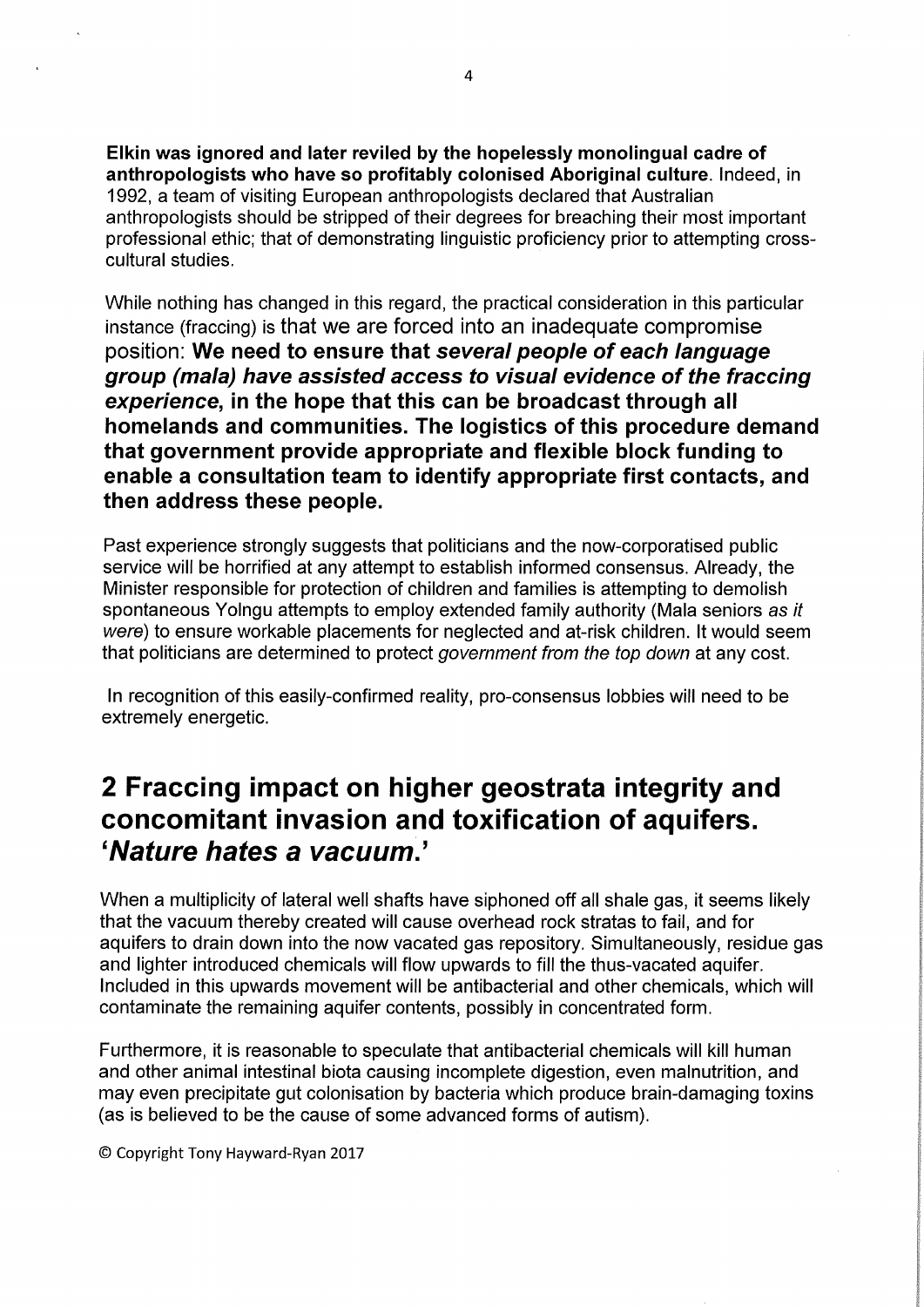The issues here are;

- Reduced or destroyed aquifers;
- Contamination of aquifers.

# 3 Environmental and human injury liability and remedy enforcement mechanisms

One only need glance at the Hardy asbestos, BP and ExxonMobil experiences to realize that globalist corporate power is greater than that of any single government. The more one examines this issue the more one realises that trade treaties going back to the (thankfully failed) MAI and now NAFTA specifically deny any nation the right to launch litigation over environmental, labour, consumer, or any other protection measures.

Trump's abrogation of Free Trade means these restrictive clauses are now ultra vires but the power of the global investment banker alliance has not been reduced and we would be foolish to expect a piddling NT Government to take on these giants and win.

And, if one monitors the horizontal and vertical connections between oil/gas/miners and the investment banker-owned corporations who ultimately fund both major political parties, it becomes abundantly clear that any damage will be paid for by the victims and the Australian taxpayer.

Thus, in this real world context, any risk whatsoever becomes unacceptable.

# 4 Shaft casing durability

The chance of a 4K length of shaft casing fracturing under the stress of geological movement, which may well be hastened by the aftermath of the shale-fracturing process (as outlined above), is extremely high; according to some US experts. In Ohio, actual earthquakes have been recorded. Some experts claim that all US-manufactured casings will eventually fail within 100 years. This is a little over one lifetime, to put it in human perspective.

However, because the activities of almost all companies are regulated by shareholder demand to use the cheapest materials available and thereby enhance profit/dividends, we may as well conclude that casings will not comply with former US durability standards and, if we model on other metal product experiences, the inevitable Chinese recycled steel will have a 70% lesser lifetime. Ergo, we would be naive in the extreme not to anticipate 30 year lifetimes for all layers of casings. This means that permanent water contamination will most certainly occur within 30 years, but possibly immediately.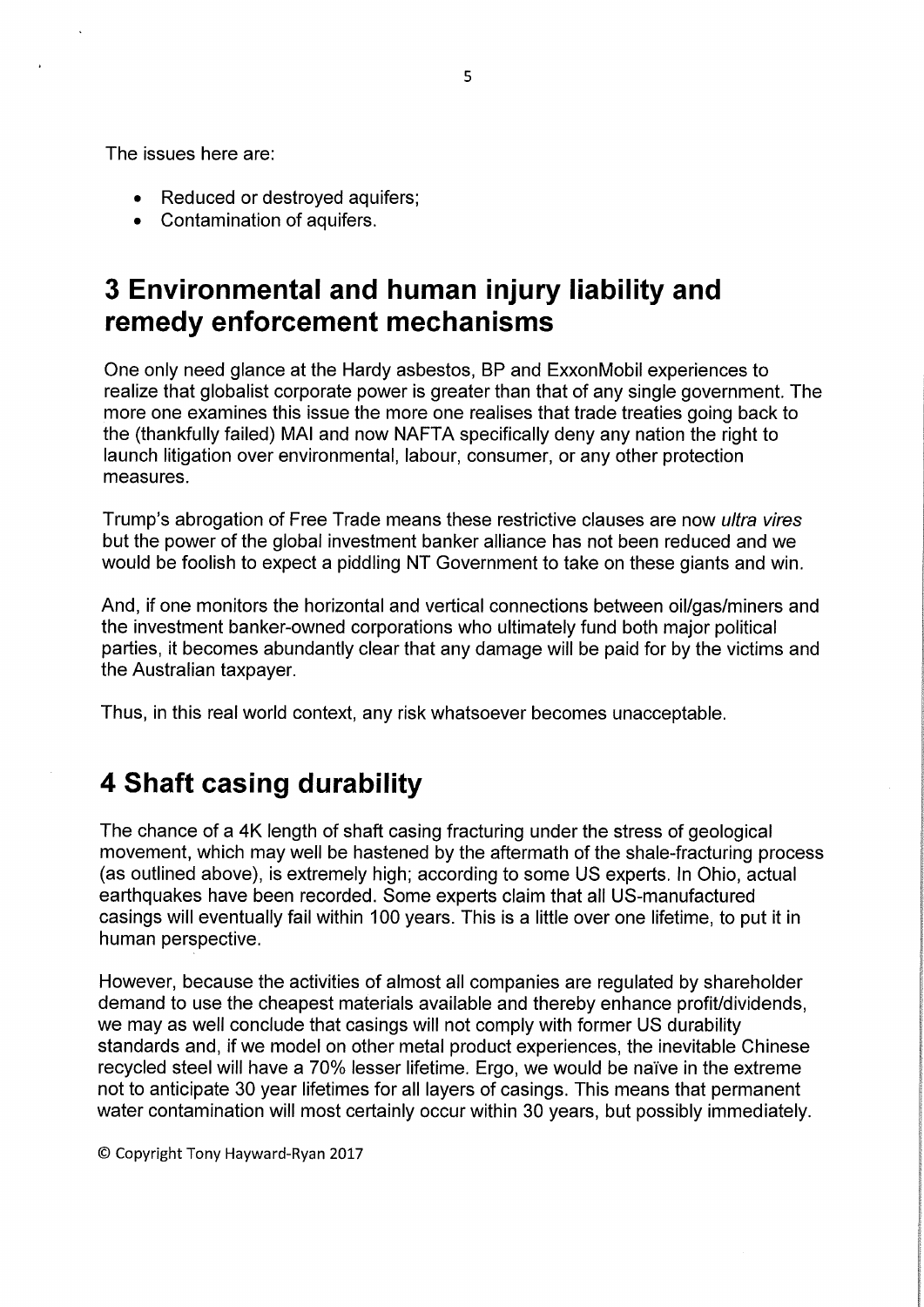Because this happened in NSW and Queensland, and with government scientists in denial, there is scant room for optimism that this cannot happen in the NT.

Globally powerful interests stand to gain or lose vast profits, and regulating scientists need to ask themselves how they, as individuals, compare in alternative monetary value. Personal risk can be realistically diluted through public support.

### 5 Aboriginal sacred sites, songlines, hunting zones, homeland access, and social integrity

The drill pad size tends to be the primary focus of opponents of gas drilling, however, a drill rig access track will be a cleared minimum of ten metres wide and anything up to 50 Ks long, which means a total of 50 hectares of woodland lost. To a pastoralist, this is the equivalent area in pasture withdrawn from production.

More likely, in the NT, the tracks will extend a quarter that distance but, due to our invariably and naturally churned Top End soil units, most of these unsuited to heavy vehicles, and because use of an experienced land unit surveyor would be regarded as uneconomical, many tracks will require directional retreats and then alternative tracks cut. Moreover, because track construction and rig transport will be limited to June-October, a single unseasonable rain event could result in a rig becoming bogged for several months. It has happened to much smaller water drilling rigs. In fact, dry season rains, once rare, are now regarded as normative... for anything up to one week's duration (as in September 2016).

In 1989, the Australian Army, which regards itself as expert on these issues, bogged its only recovery vehicle and was forced to delay the Jim Jim Road training facility development for nearly a year. Similarly, the Ranger Uranium development ground to a halt because local knowledge was ignored and tailings ponds were built 12% too small to accommodate real rainfall. Ergo, the hard evidence tells us that real world conditions will continue to be underestimated.

There are two serious ramifications already evident here:

- Landowners and Mala need to calculate the likely damage to their country, should they agree to drilling. Yolngu have little grasp of geopolitical reality. They need to be aware that compensation for unanticipated land and water supply injury is simply not going to happen.
- The drilling companies need to become acquainted with the financial risks inherent in heavy off-road travel in the Top End, and the relative costs of soil type delimitations in concert with the tiny season of opportunity. The conclusion might well be that the Top End is an uneconomical target for exploitation, especially in the face of falling prices (post Chinese withdrawal from contracts).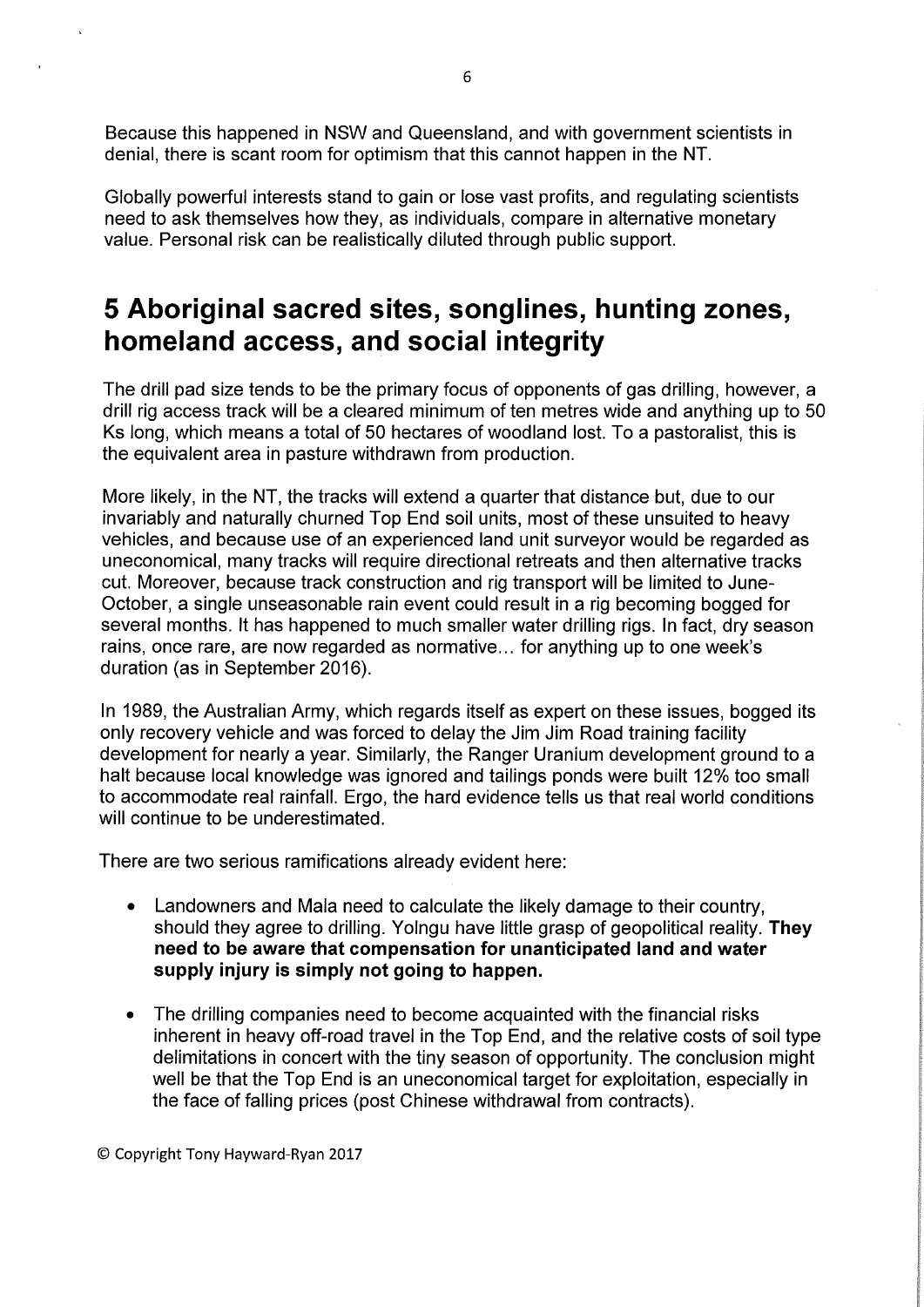Regarding the latter observation, I attracted much derision from our discussion group when I mentioned the impact of free trade on the original launching of fraccing in Australia, and also the reverse impact of the dumping of free trade by Donald Trump. No one considered this relevant, which is a worry in itself.

I reiterate, the cost effectiveness of fraccing was entirely contextualised by free trade ideology, policies, and treaties; and by unqualified presumptions that Chinese trade expansion would continue to grow. By 2010, it was obvious that Chinese foreign trade was about to shrink by 45% and abandonment of free trade by the US will mean the absolute collapse of Sino-foreign sales. Although for a few days following Trump's election, the LNP coalition proclaimed that it would bravely go it alone on free trade, advisors finally made themselves heard, and it is now conceded that free trade is gone forever.

This means that an entirely new trade/economic paradigm is about to emerge, one which will see Australian focus switch to protected national manufacturing and domestic food production.

In such an environment, with Australian energy suddenly in critically short supply, and Chinese demand for gas about to shrink, I suspect that the fraccing controversy is about to be rendered academic.

If not, then at least we can force additional costs on the industry which make it much less profitable and therefore more likely to be abandoned. This is how trade wars are won.

# 6 Why are we exporting gas in the first place?

While this question is peripheral to the Science team's brief, as Australians, we would be foolish to overlook the genesis of all gas production.

First-off, we need to recognize that gas exploration and exploitation decisions were made by Cabinet Ministers, in concert with party bosses and lobbyists, in meetings that were secret. Thus, proof will never become extant and we must rely on informed speculation to understand what happened and why.

While readers should feel free to accept or reject what I present here, at least be aware that between 1999 and 2016, I engaged in full time research into geopolitical impact on Australian Governmental decision-making. My conclusions parallel those of many other international writers, all of whose work has been co-published on GlobalResearch.com

Essentially, if one wishes to be preselected for either the ALP or LNP it must be determined through interview that you support free trade and the internationalization of political decision-making; AKA *globalization*. This is on the insistence of the various